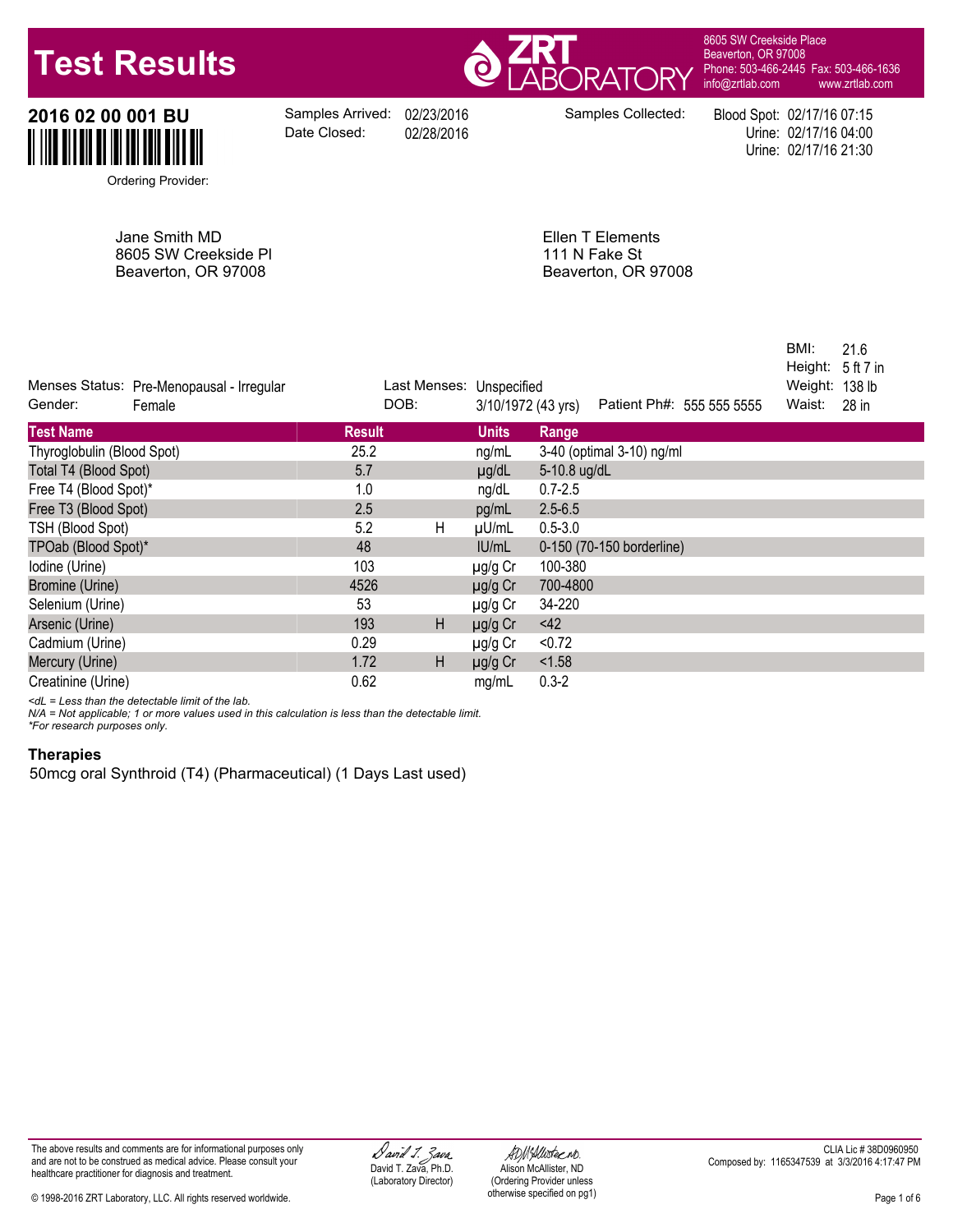



*\*\*Category refers to the most common symptoms experienced when specific hormone types (eg estrogens, androgens, cortisol) are out of balance, i.e., either high or low.*

The above results and comments are for informational purposes only and are not to be construed as medical advice. Please consult your healthcare practitioner for diagnosis and treatment.

David T. Zava, Ph.D. (Laboratory Director)

ADMAlluster ND. Alison McAllister, ND (Ordering Provider unless otherwise specified on pg1)

CLIA Lic # 38D0960950 Composed by: 1165347539 at 3/3/2016 4:17:47 PM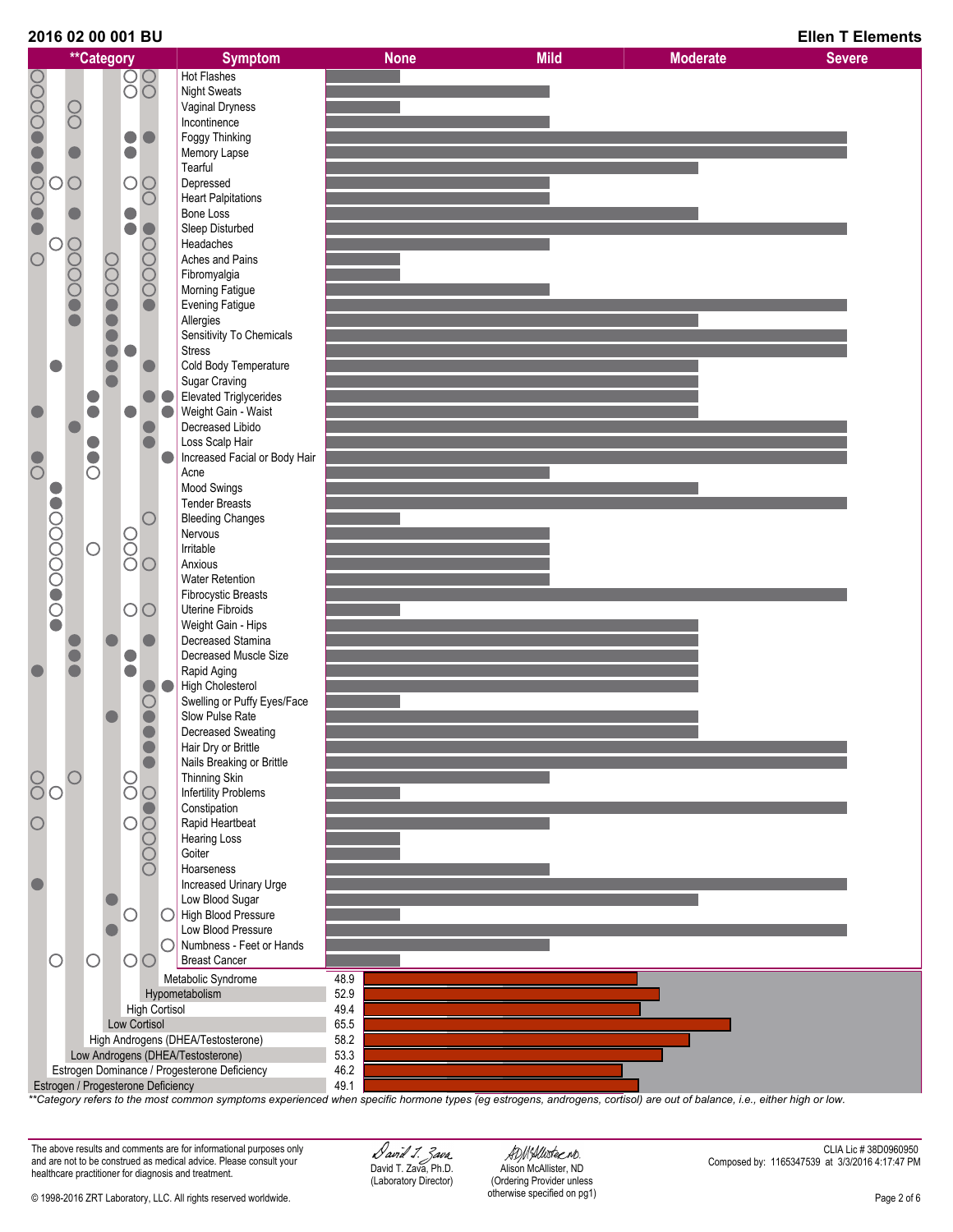#### **2016 02 00 001 BU Ellen T Elements**

#### **Lab Comments**

Thyroglobulin is within normal range. Thyroglobulin is considered a good marker of the average iodine status over the past few weeks or longer. Thyroglobulin levels in blood usually are inversely related to the iodine status; when urinary iodine levels are sufficient, thyroglobulin levels will usually be < 10 and > 3 ng/ml, and when iodine is insufficient thyroglobulin levels rise in the blood in response to higher TSH stimulating thyroglobulin synthesis in the thyroid gland in an attempt to increase thyroid hormone synthesis.

Total T4 is within the expected reference range with T4 (thyroxine-Synthroid) therapy. In the absence of T4 therapy total T4 is a good marker of the thyroid glands ability to synthesize thyroid hormones. This individual indicates use of T4 therapy, which raises blood T4 and lowers TSH.

Free T4 is within normal range.

Free T3, the most potent bioactive thyroid hormone, is low-normal and TSH is high, indicating a clinically hypothyroid state. Normal T4 and low T3 usually results from poor hepatic conversion of T4 to T3, which suggests one or more of the following: nutrient deficiency (e.g., zinc and/or selenium), heavy metal toxicity (mercury, lead, cadmium), liver damage (caused by viruses, alcohol, etc.), or steroid hormone imbalances (e.g., high cortisol). Testing for steroid hormones (estradiol, progesterone, testosterone, DHEAS, cortisol am/pm) also is worthwhile considering if symptoms of their imbalances are problematic. If conventional T4 therapy does not resolve symptoms of thyroid deficiency, consider combination T4/T3 replacement therapy or slow release T3 therapy alone.

Thyroid peroxidase antibodies (TPO) are low indicating that Hashimoto's thyroiditis is unlikely.

#### IODINE:

Urinary iodine/creatinine falls into the reference range that is considered "sufficient" (100-150 ug/g creatinine). According to the Center for Disease Control (CDC) and other agencies that have studied the relationship of thyroid function to iodine deficiency and iodine excess in large population groups, cutoffs for degrees of iodine deficiency, sufficiency, and excess in ug/L urine (very similar when expressed as ug/g creatinine) are: < 20 = severe iodine deficiency; 20-49 = moderate iodine deficiency; 50-99 = mild iodine deficiency; 100-300 = no iodine deficiency; > 300 = iodine excess (Zimmerman MB, Endocrine Reviews 2009, 30(4): 376-408). Iodine is an essential component of thyroid hormones, T3 and T4 and when urinary iodine levels drop below about 50 ug/g creatinine the thyroid gland is less able to synthesize adequate thyroid hormones.

Thyroid hormone production is optimal when dietary iodine consumption is within the 150-300 ug range, which results in urinary iodine levels of about 100-250 ug/l or ug/g creatinine range (note: this is based on 80-90% of dietary iodine excreted in urine and average urine volume and g of creatinine daily is approximately 1 liter and 1 g, respectively). In the US, the Institute of Medicine (IOM) considers daily iodine consumption > 1100 ug as excessive for adults and likely to lead to a higher incidence of underlying thyroid problems, particularly in those individuals with preexisting conditions (e.g. subclinical or overt hypothyroidism, hyperthyroidism, Hashimoto's thyroiditis, autonomous thyroid nodules, goiter).

Iodine is highest in seafoods (fish, seaweed); lower amounts are found in milk products and eggs. Vegetarians who do not eat sea vegetables or take iodine supplements are more likely to suffer from iodine deficiency and associated iodine deficiency disorders (e.g. thyroid problems). If symptoms of thyroid deficiency are problematic consider testing thyroid hormones and supplementation with iodine and/or thyroid hormones. For an excellent and brief NIH-sponsored Medline review on iodine dosage recommendations and potential side effects of iodine supplementation please view: www.nlm.nih.gov/medlineplus/druginfo/natural/35.html

## BROMINE:

Bromine is within high-normal reference range. Dietary bromine is well absorbed in the gut and is mostly excreted in urine, making urinary bromine a good indicator of bromine intake. In the United States, bromine intake from grains, nuts and fish is estimated to be 2-8mg/day. Bromine belongs to the same family of elements termed halogens, which also include iodine, chlorine, and fluorine. Because of their structural similarity with iodine, excessive levels of these other halogens like bromine, compete with iodine and block its uptake into the thyroid gland. In the presence of adequate iodine, bromine has little effect on iodine uptake and thyroid hormone synthesis; however, when iodine is low and bromine levels are elevated this can lower both iodine uptake and thyroid hormone synthesis. Bromine levels above the median plasma level increase plasma TSH in patients with subclinical hypothyrodism (normal T4, elevated TSH), indicating a minor inhibitory effect on thyroid activity (Allain P J Clin Pathol 46: 456-458, 1993). Bromine is present at high concentration in many different commercial products that result in significant exposure to humans (e.g., brominated vegetable oil [soft drinks], polybrominated diphenyl ether [fire retardant], sodium bromate [dough conditioner], methyl bromide [soil fumigation] and hypobromous acid [pool/spa disinfectant].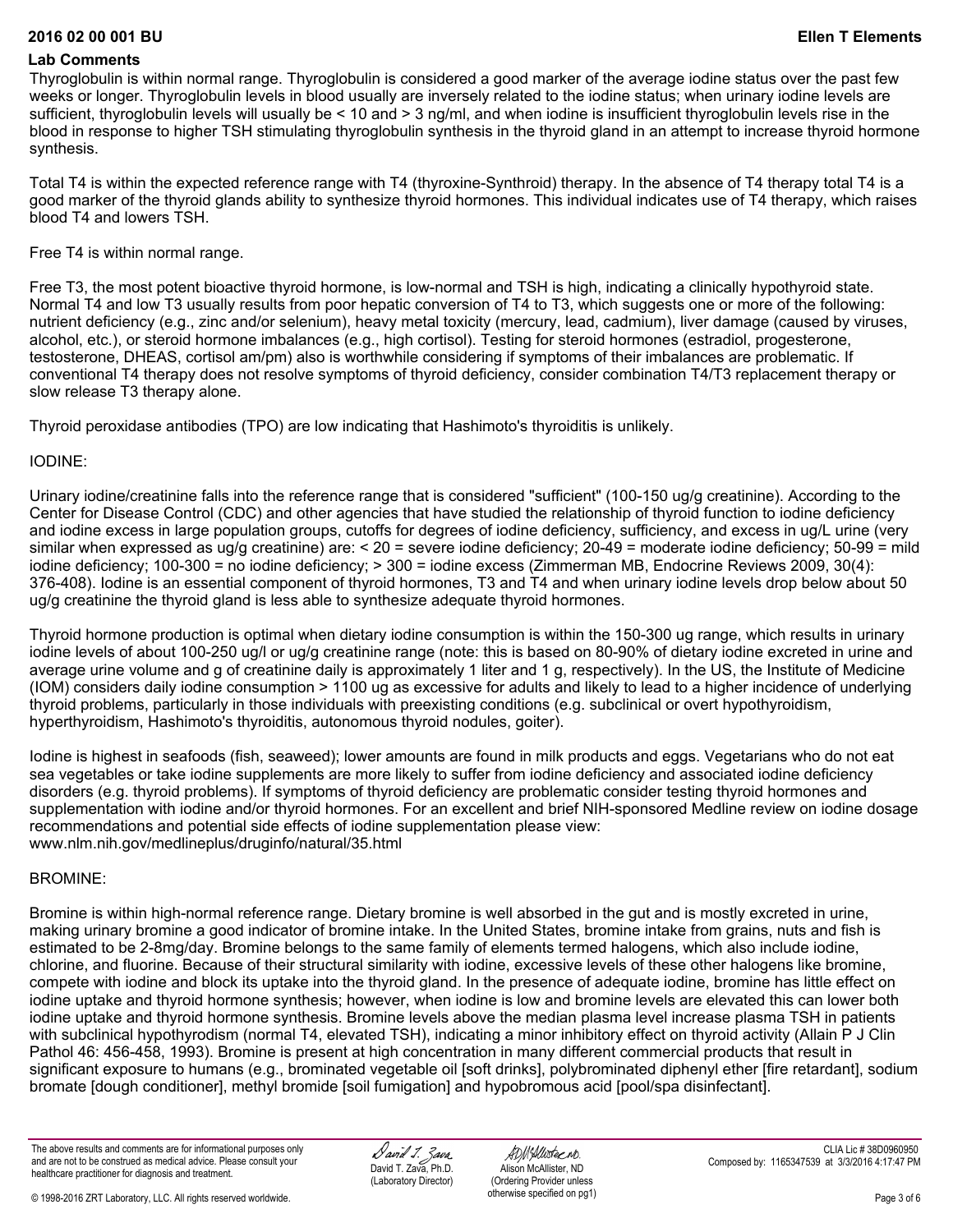# SELENIUM:

Selenium excretion in urine is within the optimal reference range (> 50-200 ug/g creatinine) seen in regions with adequate dietary selenium intake. Intake of selenium in the United States has been estimated at 135µg/day for men and 92µg/day for women, which is consistent with the reported average urinary level of selenium in the US of about 40-60 ug/g creatinine range (assuming about 50-70% of selenium ingested is excreted in urine). The RDA for selenium in adults is around 55 micrograms/day http://ods.od.nih.gov/factsheets/Selenium-HealthProfessional/; however, this may be insufficient in individuals with excessive oxidative stress and overexposure to environmental toxins. The therapeutic window for optimal selenium supplementation is quite narrow, with tolerable upper intake levels recommended at about 400 micrograms/day. Local foods grown in selenium-deficient soils, as found in some regions around the world, can lead to selenium deficiency. Seafood, eggs, grains, vegetables, red meat and chicken are the primary food sources of selenium. The minimum requirement is suggested to be 40µg/day; intake lower than 11µg/day results in selenium deficiency disorders. Around 50-70% of selenium ingested is excreted in urine; therefore the amount of selenium in urine is proportional to the amount ingested.

Selenium is an essential nutrient found in the form of a unique amino acid, selenocysteine, in over 25 different proteins involved in redox reactions associated with antioxidant enzymes, thyroid hormone synthesis, and thyroid deiodinases involved in the intracellular conversion bio-inert thyroxine (T4) to active T3 or inactive reverse T3 in all tissues throughout the body. The selenium containing antioxidant glutathione peroxidase plays an important role throughout the body in removing oxidants such as hydrogen peroxide (H202) and oxidized lipids that form during normal metabolism. In the thyroid gland glutathione peroxidase, in concert with glutathione, plays an essential role in protecting the thyroid from the strong oxidant H202, necessary for activation of iodine and synthesis of thyroid hormones T4 and T3. In this regard, selenium plays an important protective role in Hashimoto's thyroiditis, an autoimmune disease which results in persistent destruction of the thyroid gland and eventual fibrosis and hypothyroidism. Hashimoto's is strongly associated with selenium deficiency and lower intracellular levels of the selenium-containing antioxidants like glutathione peroxidase and thioredoxin reductase, which are present at very high levels in cells (thyrocytes) of the thyroid gland in healthy individuals. Hashimoto's is an autoimmune disease associated with antibodies against thyroid peroxidase, the enzyme that uses H202 to activate iodine for thyroid hormone synthesis. Low levels of selenium result in less protection of the thyroid against H202. Selenium's ability to decrease thyroid antibodies in individuals with Hashimoto's thyroiditis is well documented.

# ARSENIC:

Arsenic excretion is higher than the reference range. Results above this range indicate acute and possible chronic exposure to high levels of arsenic. Recent consumption of food products high in arsenic may cause a temporary rise in arsenic levels. Consider identifying (referred to as speciation) and eliminating sources of arsenic exposure. Selenium supplementation should be considered as a means to prevent arsenic from reducing levels of selenoproteins.

Arsenic is known to disrupt over 200 enzymes in humans. Arsenic acts on the human body by inducing oxidative stress, altering DNA, suppressing and amplifying genes and causing chromosomal abnormalities. One of the principle mechanisms of arsenic toxicity is through its tight binding with selenium, effectively removing it from incorporation into selenoproteins essential as antioxidants (e.g. glutathione peroxidase and thioredoxin reductase) and thyroid deiodinases. In regions with very high levels of arsenic in well water and foods irrigated with this water (mostly rice), such as Bangladesh, arsenic toxicity is extremely problematic and closely associated with diabetes, hypertension, cardiovascular disease, vascular changes, neuropathy, memory loss and hormonal regulation modifications Human studies using selenium supplementation to combat the toxic effects of arsenic exposure have been successful.

The World Health Organization and Environmental Protection Agency have set a maximum level of arsenic in drinking water to 10µg/L. Even with regulations in place to limit arsenic in drinking water; private wells may contain high levels of arsenic. Food sources of arsenic include fish, shellfish, rice, fruit, beer and wine, flour, corn and wheat. Ocean fish and shellfish generally have high levels of arsenic and may cause a transient rise in urinary arsenic levels for several days. Consumption of shellfish such as lobster, which can have high levels of organic (nontoxic) arsenic, should be avoided for several days prior to urine testing. Seaweeds are unable to convert inorganic to organic arsenic, with certain species such as hijiki containing very high levels. Normal urine arsenic levels will vary from 5-40 µg/day with acute toxicity possible at levels >100µg/day. Around 80% of arsenic is excreted in the urine after three days, making urine arsenic a good indicator of intake.

Arsenic exists in inorganic and organic forms, with inorganic arsenic exposure being highly toxic compared to organic arsenic. It is not possible to differentiate the more toxic inorganic forms of arsenic from the less toxic organic forms in urine using inductively coupled plasma mass spectrometry alone. However, anyone with arsenic above the 40 ug/day range should attempt to identify and eliminate the possible source of the arsenic, which is usually well water or foods (mostly rice) grown in water contaminated by arsenic.

## CADMIUM:

Urinary cadmium is within normal reference range.

The above results and comments are for informational purposes only and are not to be construed as medical advice. Please consult your healthcare practitioner for diagnosis and treatment.

David 1. Zava. David T. Zava, Ph.D. (Laboratory Director)

ADMAlluster ND. Alison McAllister, ND (Ordering Provider unless otherwise specified on pg1)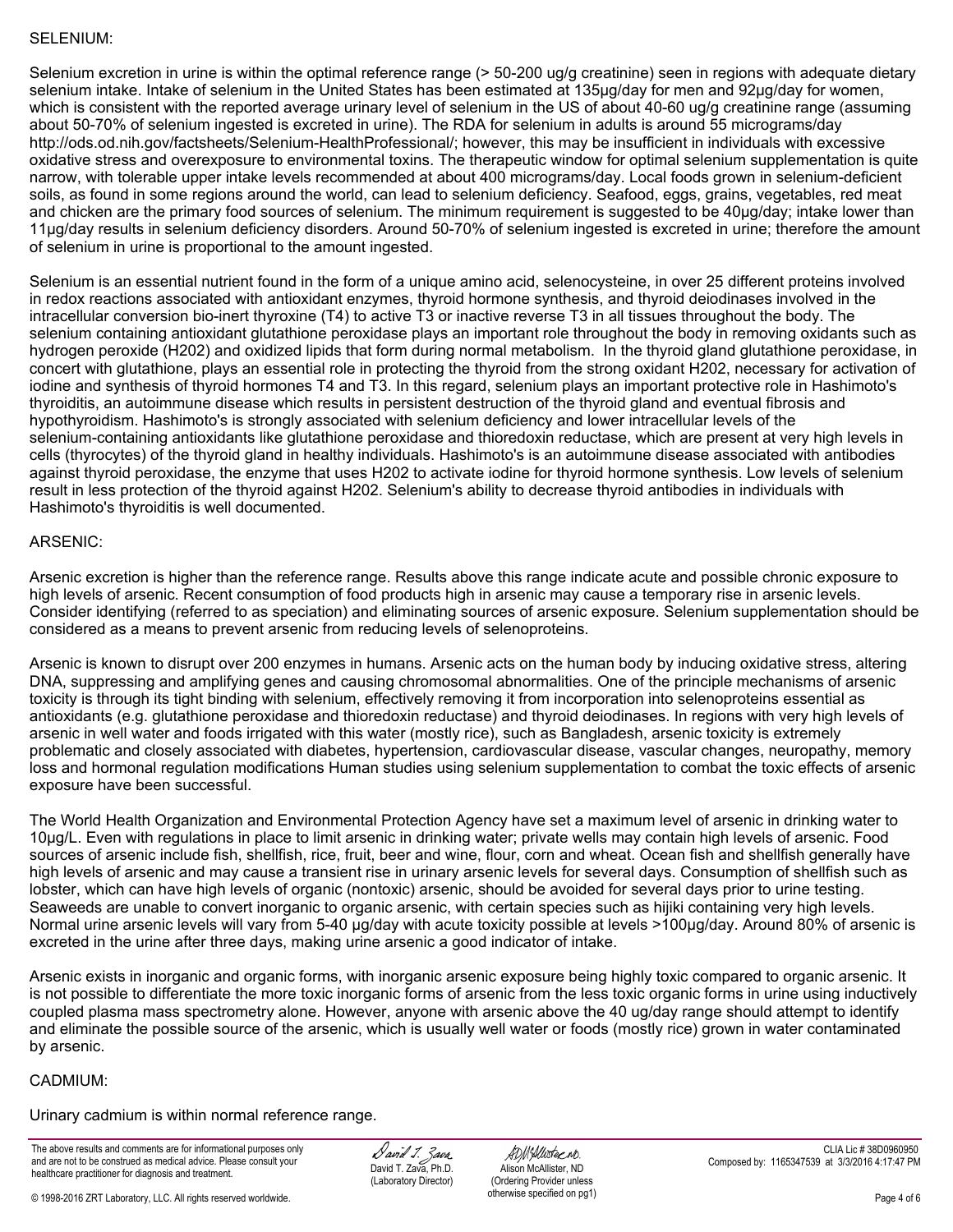Cadmium is a toxic heavy metal that enters the body mostly through food consumption and tobacco smoke. Average cadmium intake per day is around 8-25 µg. While only about 5% of cadmium consumed orally in foods and liquids is absorbed by the gastrointestinal tract (about 1-2 ug), more than 90% is absorbed by the lungs on inhalation of cigarette smoke or polluted air. Those who smoke one pack of cigarettes per day (made from tobacco leaves) will take in an additional 1 to 3 µg.

High cadmium levels have been linked to cancers of the reproductive organs, including the breasts, prostate, and uterus. Cadmium is believed to increase cancers of estrogen-sensitive tissues by binding to and activating cellular estrogen receptors that increase gene products associated with increased cell proliferation. Like other heavy metals cadmium also increases cellular Reactive Oxygen Species (ROS), which increase DNA mutations that can lead to increased cancer risk.

Cadmium is slowly eliminated from the body with a half-life of 10-20 years. Cadmium will primarily affect the kidneys, but also damages the nervous and cardiovascular systems, liver, lungs, pancreas, bones, and reproductive organs. The adverse effects of cadmium are more pronounced when selenium and zinc levels are low; therefore, supplementation with these essential elements should be considered if they are found to be low.

# MERCURY:

Mercury is above the reference range. Urine excretion at this level indicates high mercury exposure (note: this assumes no mercury chelating agents were used at the time of urine collection). Mercury may be present from normal environmental exposure, dental amalgams, diet or prior tissue accumulation.

Mercury is primarily excreted in urine and feces, with other routes of elimination being sweat, saliva, breast milk, and expired air. The excretion route depends primarily on whether the mercury is elemental, inorganic or organic. The most reliable determinant of long-term elemental, inorganic and organic mercury exposure is urine due to mercury's accumulation in the kidneys, which also estimates total body burden. An estimated 50-75% of environmental mercury comes from human sources. In 2000, global mercury emissions were from fossil fuel combustion (65%), gold production (11%), non-ferrous metal production (7%) and cement production (6%). Mercury can be found in common household items such as lights bulbs, thermometers, barometers, switches, medicines, paint, antiques, and cosmetics. Thimerosal (ethyl mercury), a vaccine preservative, contains 50% mercury by weight and has been used since the 1930's. The highest source of organic mercury (methylmercury) exposure in the United States is from fish, with fish tissue containing up to 95-97% of this mercury species.

The possible adverse health effects of mercury exposure in an environmental or occupational setting depends on the form of mercury (elemental, inorganic or organic), toxicology of the form, and characteristics of the exposure (route, frequency, duration and magnitude). The principal reaction of mercury in biological systems is with sulfhydryl (-SH) and selenium groups present in the amino acids cysteine, selenocysteine and selenomethionine. Mercury inactivates sulfur and selenium-containing residues in enzymes and structural proteins, a primary cause of mercury toxicity. Because mercury forms an exceptionally strong bond with selenium, it has the potential of causing thyroid dysfunction at multiple levels by reducing available glutathione peroxidase, thioredoxin, thyroid deiodinases and other selenium containing proteins. Although selenium and sulfur share similar chemical properties, selenium's binding affinity with mercury is around one million times greater than sulfur's, promoting formation of HgSe adducts.

Mercury interferes with DNA transcription and protein synthesis, resulting in destruction of endoplasmic reticulum and disappearance of ribosomes. One of the first symptoms of mercury toxicity is tremor, indicating impairment of the area of the brain involved in coordination and voluntary movements. Extended exposures to mercury can result in symptoms such as tremor, vision changes, hearing loss, gingivitis, neurocognitive or behavioral disturbances, irritability, depression, fatigue, memory loss and sleep disturbances.

Dental amalgams contain about 50% by weight of elemental mercury. Amalgams continuously release mercury vapor which is inhaled and absorbed by the body. As much as 50% of mercury in fillings has been found to have vaporized after 5 years, and 80% by 20 years. Around 80% of mercury vapor outgassing from dental amalgams is absorbed. The number of dental amalgam surfaces has been correlated to the total mercury levels in a number of human tissues, with highest levels observed in the frontal cortex (part of the brain responsible for behavior, motor skills and problem solving). Individuals with amalgam fillings show a small but statistically significant increase in blood and urine mercury levels; levels can increase by about 1 µg/L per 10 amalgam surfaces. The level of mercury in breast milk is significantly correlated with the number of dental amalgam fillings in the mother. Subjects with the highest level of urine mercury in a human study showed the best recovery rates from neuropsychological complaints after removing their amalgam fillings. The amount of mercury accumulated in the thyroid and pituitary is strongly associated with the number of dental amalgam surfaces. In patients that have a mercury allergy, the removal of dental amalgams resulted in significantly decreased levels of thyroid peroxidase antibody (TPOAb) and thyroid thyroglobulin antibody (TgAb).

Elemental mercury is able to cross the blood-brain and placental barriers and distribute widely in the body. The brain and kidney are particularly susceptible to the effects of elemental mercury. Elemental mercury is lipophilic and around 80% is absorbed when inhaled. Besides the brain and kidneys, elemental mercury concentrates in the liver, skin, sweat glands, pancreas, enterocytes,